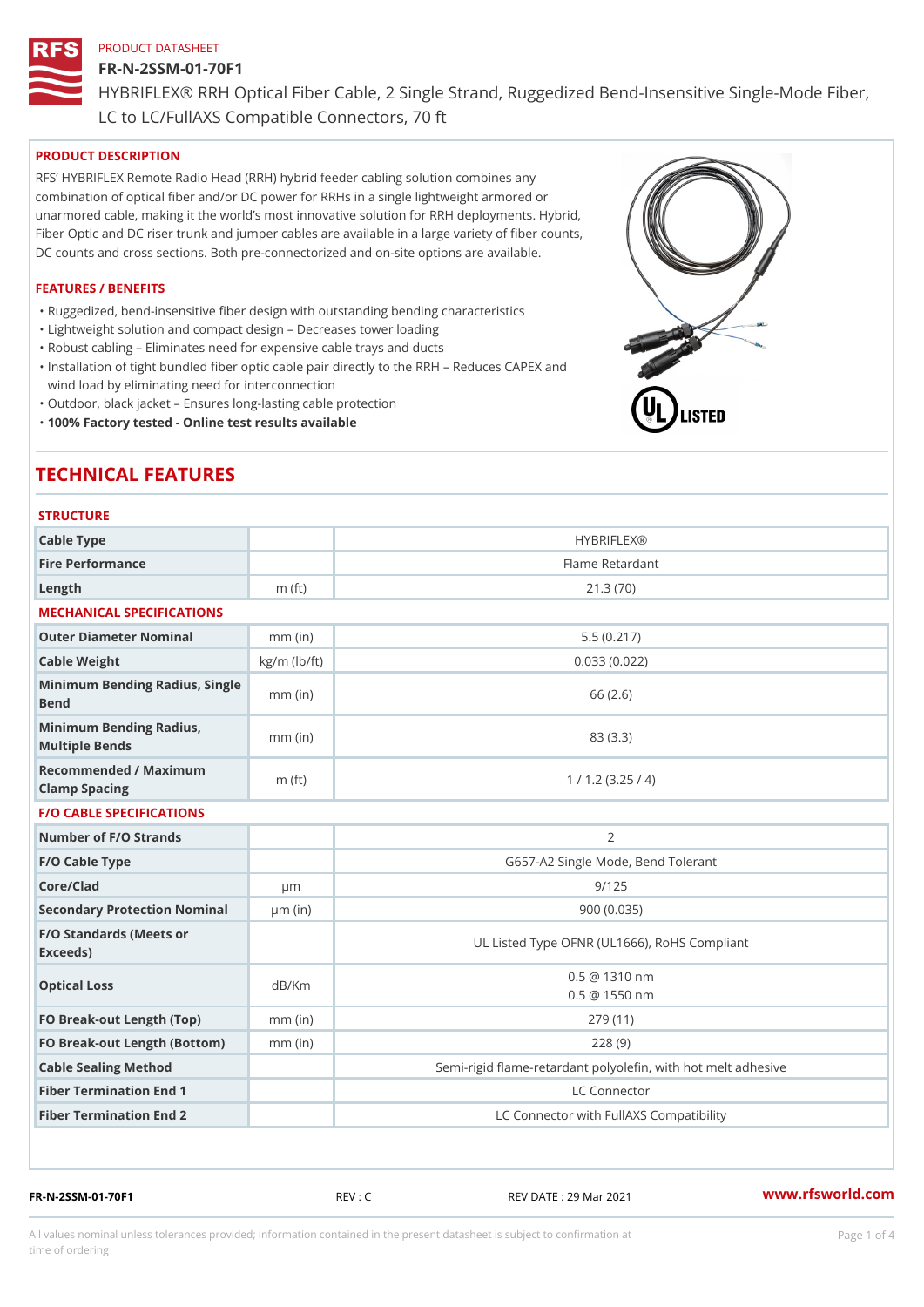## FR-N-2SSM-01-70F1

HYBRIFLEX® RRH Optical Fiber Cable, 2 Single Strand, Ruggedized Be LC to LC/FullAXS Compatible Connectors, 70 ft

| CABLE JACKET                                    |                             |                                             |  |  |  |  |
|-------------------------------------------------|-----------------------------|---------------------------------------------|--|--|--|--|
| UV-Protection Individual and<br>External Jacket |                             | Yes                                         |  |  |  |  |
| Jacket Material                                 |                             | Flame Retardant, Indoor/Outdoor, PVC, Black |  |  |  |  |
| TESTING AND ENVIRONMENTAL                       |                             |                                             |  |  |  |  |
| Storage Temperature                             | $^{\circ}$ C ( $^{\circ}$ F | $-40$ to $70$ ( $-40$ to $158$ )            |  |  |  |  |
| Operation Temperature                           | $^{\circ}$ C ( $^{\circ}$ F | $-40$ to 65 ( $-40$ to 149)                 |  |  |  |  |
| Installation Temperature                        | $^{\circ}$ C ( $^{\circ}$ F | $-20$ to 65 ( $-4$ to 149)                  |  |  |  |  |
| Jacket Specifications                           |                             | UL 1666                                     |  |  |  |  |

# EXTERNAL DOCUMENT LINKS

NOTES

Installation Guidelwinessad QuickShip 2.0 Program [Informa](http://www.rfsworld.com/images/hybriflex/quickship_program_2.pdf)tion: On-line Factory Te[s](https://www.rfsworld.com/pictures/userfiles/programs/AAST Latest Version.zip)teResults:

#### ADDITIONAL ASSEMBLIES - 1 PAIR SM FIBERED DITIONAL ASSEMBLIES - 2 PAIR SM FIBER

| Length, ft | Model Number                   |
|------------|--------------------------------|
| 10         | FR-N-1SM-01-10F1               |
| 20         | FR-N-1SM-01-20F1               |
| 30         | $FR - N - 1$ S M - 01 - 30 F 1 |
| 40         | FR-N-1SM-01-40F1               |
| 50         | FR-N-1SM-01-50F1               |
| 60         | $FR - N - 1$ S M - 01 - 60 F 1 |
| 79         | $FR - N - 1$ S M - 01 - 70 F 1 |
| 80         | FR-N-1SM-01-80F1               |
| 90         | FR-N-1SM-01-90F1               |
| 100        | FR-N-1SM-01-100F1              |

| Length, ft | Model Number                  |
|------------|-------------------------------|
| 10         | $FR - N - 2 SM - 01 - 10 F1$  |
| 20         | $FR - N - 2SM - 01 - 20F1$    |
| 30         | $FR - N - 2 S M - 01 - 30 F1$ |
| 40         | $FR - N - 2 SM - 01 - 40 F1$  |
| 50         | $FR - N - 2 S M - 01 - 50 F1$ |
| 60         | $FR - N - 2 S M - 01 - 60 F1$ |
| 70         | FR-N-2SM-01-70F1              |
| 80         | $FR - N - 2 S M - 01 - 80 F1$ |
| 90         | FR-N-2SM-01-90F1              |
| 100        | $FR - N - 2 SM - 01 - 100 F1$ |

FR-N-2SSM-01-70F1 REV : C REV DATE : 29 Mar 2021 [www.](https://www.rfsworld.com)rfsworld.com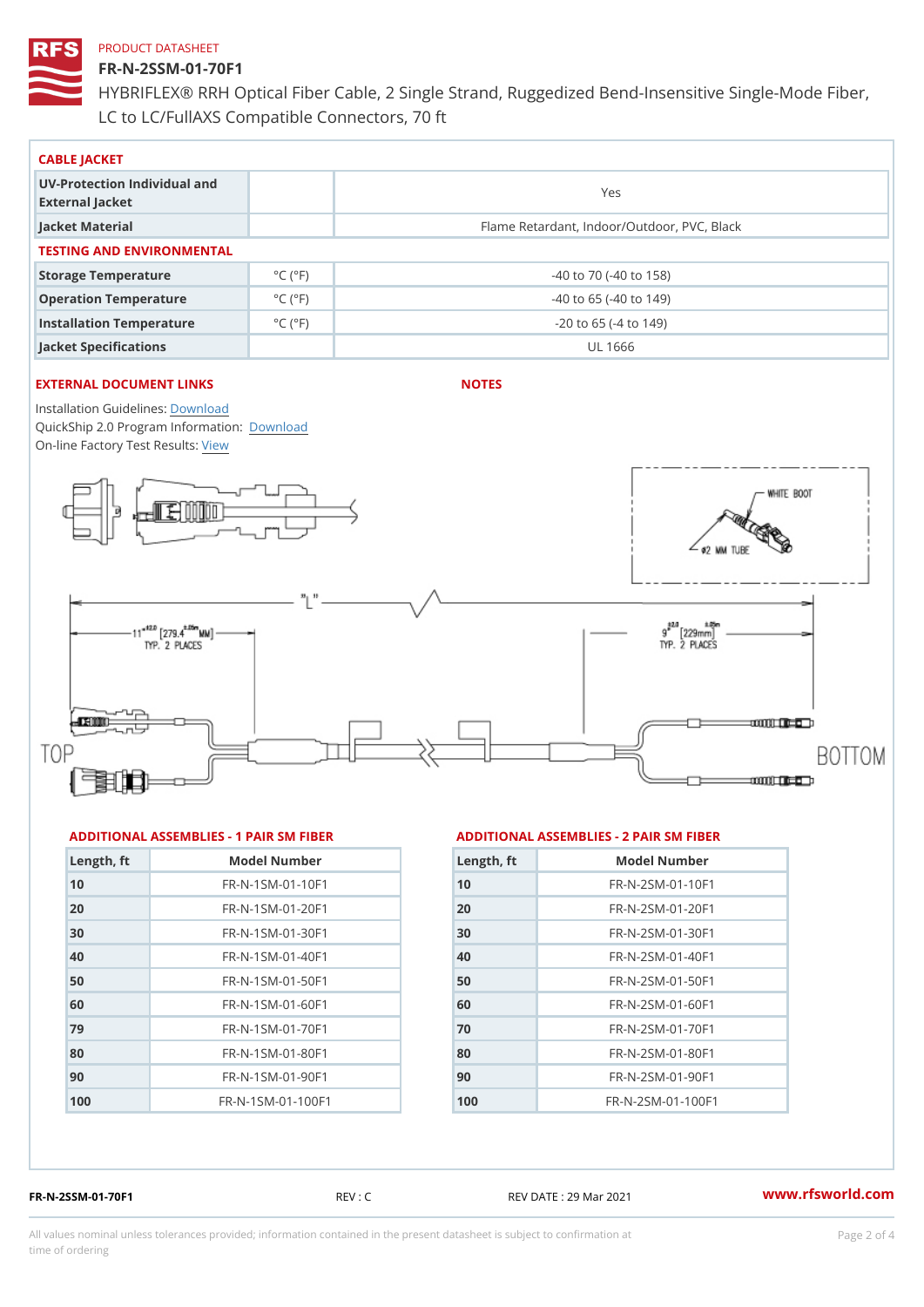### FR-N-2SSM-01-70F1

HYBRIFLEX® RRH Optical Fiber Cable, 2 Single Strand, Ruggedized Be LC to LC/FullAXS Compatible Connectors, 70 ft

ADDITIONAL ASSEMBLIES - 3 PAIR SM FIBERED DITIONAL ASSEMBLIES - 4 PAIR SM FIBER

| Length, ft | Model Number                   |
|------------|--------------------------------|
| 10         | $FR - N - 3 S M - 01 - 10 F1$  |
| 20         | FR-N-3SM-01-20F1               |
| 30         | FR-N-3SM-01-30F1               |
| 40         | $FR - N - 3 S M - 01 - 40 F1$  |
| 50         | FR-N-3SM-01-50F1               |
| 60         | $FR - N - 3 S M - 01 - 60 F1$  |
| 79         | $FR - N - 3 S M - 01 - 70 F1$  |
| 80         | $FR - N - 3 S M - 01 - 80 F1$  |
| 90         | FR-N-3SM-01-90F1               |
| 100        | $FR - N - 3 S M - 01 - 100 F1$ |

| Length, ft | Model Number                   |
|------------|--------------------------------|
| 10         | FR-N-4SM-01-10F1               |
| 20         | $FR - N - 4 SM - 01 - 20 F1$   |
| 30         | $FR - N - 4 S M - 01 - 30 F1$  |
| 40         | $FR - N - 4 SM - 01 - 40 F1$   |
| 50         | FR-N-4SM-01-50F1               |
| 60         | $FR - N - 4 SM - 01 - 60 F1$   |
| 70         | FR-N-4SM-01-70F1               |
| 80         | $FR - N - 4 S M - 01 - 80 F1$  |
| 90         | FR-N-4SM-01-90F1               |
| 100        | $FR - N - 4 S M - 01 - 100 F1$ |

#### ADDITIONAL ASSEMBLIES - 1 STRAND SM FABSDRTIONAL ASSEMBLIES - 2 STRAND SM FIBER

| Length, ft | Model Number                     | Length, ft | Model Number                |
|------------|----------------------------------|------------|-----------------------------|
| 10         | FR-N-1SSM-01-10F1                | 10         | FR-N-2SSM-01-10F1           |
| 20         | FR-N-1SSM-01-20F1                | 20         | FR-N-2SSM-01-20F1           |
| 30         | FR-N-1SSM-01-30F1                | 30         | FR-N-2SSM-01-30F1           |
| 40         | $FR - N - 1$ S S M - 01 - 40 F 1 | 40         | $FR - N - 2SSM - 01 - 40F1$ |
| 50         | $FR - N - 1$ S S M - 01 - 50 F 1 | 50         | $FR - N - 2SSM - 01 - 50F1$ |
| 60         | FR-N-1SSM-01-60F1                | 60         | $FR - N - 2SSM - 01 - 60F1$ |
| 70         | $FR - N - 1$ S S M - 01 - 70 F 1 | 70         | $FR - N - 2SSM - 01 - 70F1$ |
| 80         | FR-N-1SSM-01-80F1                | 80         | FR-N-2SSM-01-80F1           |
| 90         | FR-N-1SSM-01-90F1                | 90         | $FR - N - 2SSM - 01 - 90F1$ |
| 100        | FR-N-1SSM-01-100F1               | 100        | FR-N-2SSM-01-100F1          |
|            |                                  |            |                             |

#### ADDITIONAL ASSEMBLIES - 3 STRAND SM FABSDRTIONAL ASSEMBLIES - 4 STRAND SM FIBER

| L ASSEMBLIES - 4 STRAND SM FII |  |  |  |
|--------------------------------|--|--|--|
|                                |  |  |  |

| Length, ft | Model Number                    |
|------------|---------------------------------|
| 10         | $FR - N - 3 S S M - 01 - 10 F1$ |
| 20         | FR-N-3SSM-01-20F1               |
| 30         | FR-N-3SSM-01-30F1               |
| 40         | FR-N-3SSM-01-40F1               |
| 50         | $FR - N - 3 S S M - 01 - 50 F1$ |
| 60         | $FR - N - 3 S S M - 01 - 60 F1$ |
| 70         | $FR - N - 3 S S M - 01 - 70 F1$ |
| 80         | FR-N-3SSM-01-80F1               |
| 90         | FR-N-3SSM-01-90F1               |
| 100        | FR-N-3SSM-01-100F1              |

| Length, ft | Model Number                     |
|------------|----------------------------------|
| 10         | $FR - N - 4$ S S M - 01 - 10 F 1 |
| 20         | $FR - N - 4 S S M - 01 - 20 F1$  |
| 30         | $FR - N - 4$ S S M - 01 - 30 F 1 |
| 40         | $FR - N - 4 S S M - 01 - 40 F1$  |
| 50         | $FR - N - 4$ S S M - 01 - 50 F 1 |
| 60         | FR-N-4SSM-01-60F1                |
| 70         | $FR - N - 4$ S S M - 01 - 70 F 1 |
| 80         | $FR - N - 4$ S S M - 01 - 80 F 1 |
| 90         | $FR - N - 4$ S S M - 01 - 90 F 1 |
| 100        | FR-N-4SSM-01-100F1               |

FR-N-2SSM-01-70F1 REV : C REV DATE : 29 Mar 2021 [www.](https://www.rfsworld.com)rfsworld.com

All values nominal unless tolerances provided; information contained in the present datasheet is subject to Pcapgeling that i time of ordering